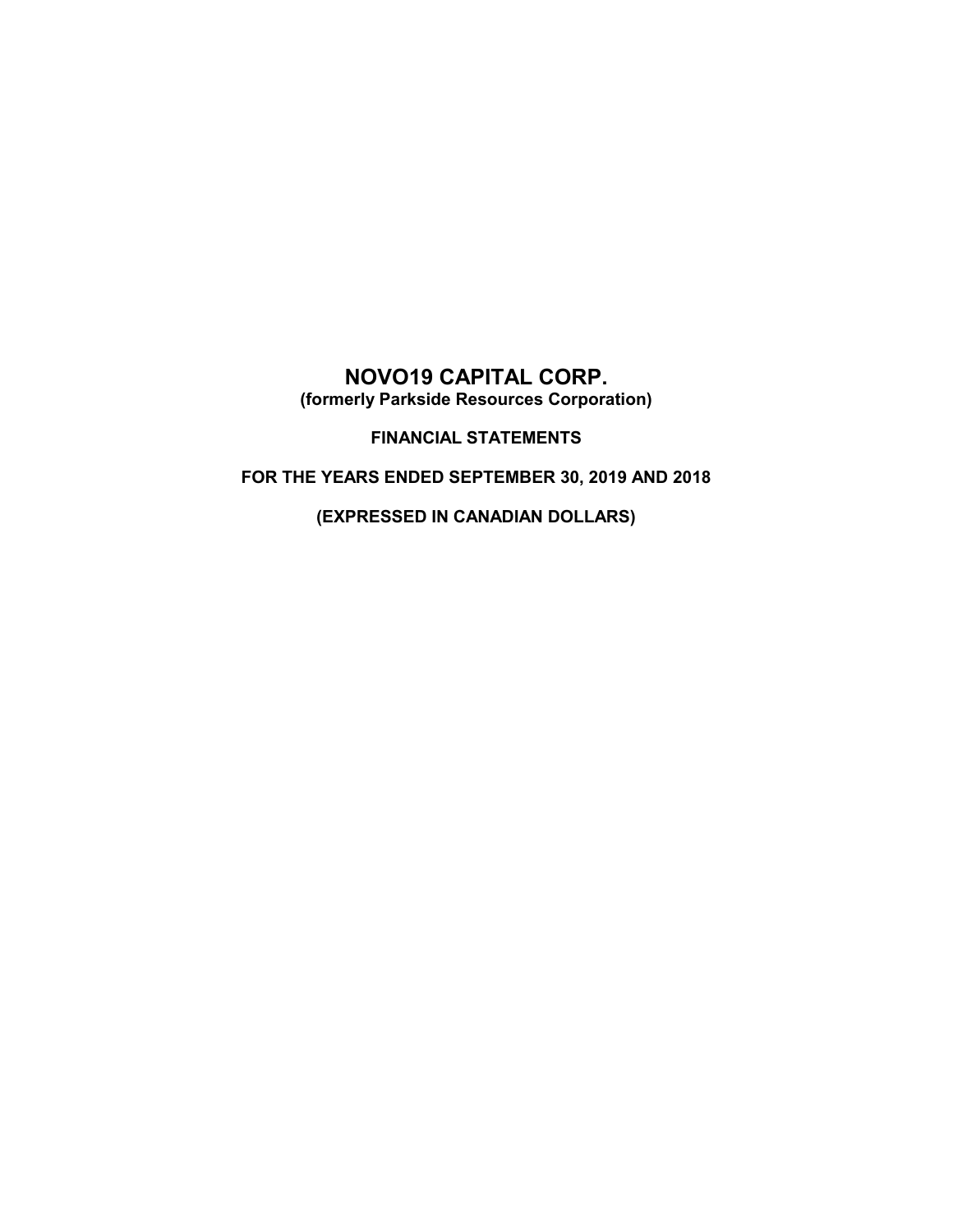

3601 Hwy 7 East, Suite 1008, Markham, Ontario L3R 0M3 Tel. (905) 948-8637 Fax (905) 948-8638 email: wram@wassermanramsay.ca

**Chartered Professional Accountants** 

# **INDEPENDENT AUDITORS' REPORT**

To the Shareholders of Novo19 Capital Corp. (formerly Parkside Resources Corporation):

#### **Opinion**

We have audited the financial statements of Novo19 Capital Corp. (formerly Parkside Resources Corporation) (the "Company"), which comprise the statements of financial position as at September 30, 2019 and 2018, and the statements of loss and comprehensive loss, changes in shareholders' equity (deficiency) and cash flows for the years then ended, and notes to the financial statements, including a summary of significant accounting policies.

In our opinion, the accompanying financial statements present fairly, in all material respects, the financial position of the Company as at September 30, 2019 and 2018, and its financial performance and its cash flows for the years then ended in accordance with International Financial Reporting Standards (IFRSs).

#### **Basis for Opinion**

We conducted our audits in accordance with Canadian generally accepted auditing standards. Our responsibilities under those standards are further described in the Auditor's Responsibilities for the Audit of the Financial Statements section of our report. We are independent of the Company in accordance with the ethical requirements that are relevant to our audit of the financial statements in Canada, and we have fulfilled our other ethical responsibilities in accordance with these requirements. We believe that the audit evidence we have obtained is sufficient and appropriate to provide a basis for our opinion.

#### **Material Uncertainty Related to Going Concern**

We draw attention to Note 1 in the financial statements, which indicates that for the year ended September 30, 2019 the Company has incurred continuing losses resulting in an accumulated deficit of \$3,517,261 at September 30, 2019. As stated in Note 1, these events or conditions, along with other matters as set forth in Note 1, indicate that a material uncertainty exists that may cast significant doubt on the Company's ability to continue as a going concern. Our opinion is not modified in respect of this matter.

#### **Other information**

Management is responsible for the other information. The other information comprises:

Management's Discussion and Analysis

Our opinion on the financial statements does not cover the other information and we do not express any form of assurance conclusion thereon. In connection with our audit of the financial statements, our responsibility is to read the other information identified above and, in doing so, consider whether the other information is materially inconsistent with the financial statements or our knowledge obtained in the audit, or otherwise appears to be materially misstated.

We obtained Management's Discussion and Analysis prior to the date of this auditor's report. If, based on the work we have performed on this other information, we conclude that there is a material misstatement of this other information, we are required to report that fact in this auditor's report. We have nothing to report in this regard.

#### **Responsibilities of Management and Those Charged with Governance for the Financial Statements**

Management is responsible for the preparation and fair presentation of the financial statements in accordance with IFRSs, and for such internal control as management determines is necessary to enable the preparation of financial statements that are free from material misstatement, whether due to fraud or error.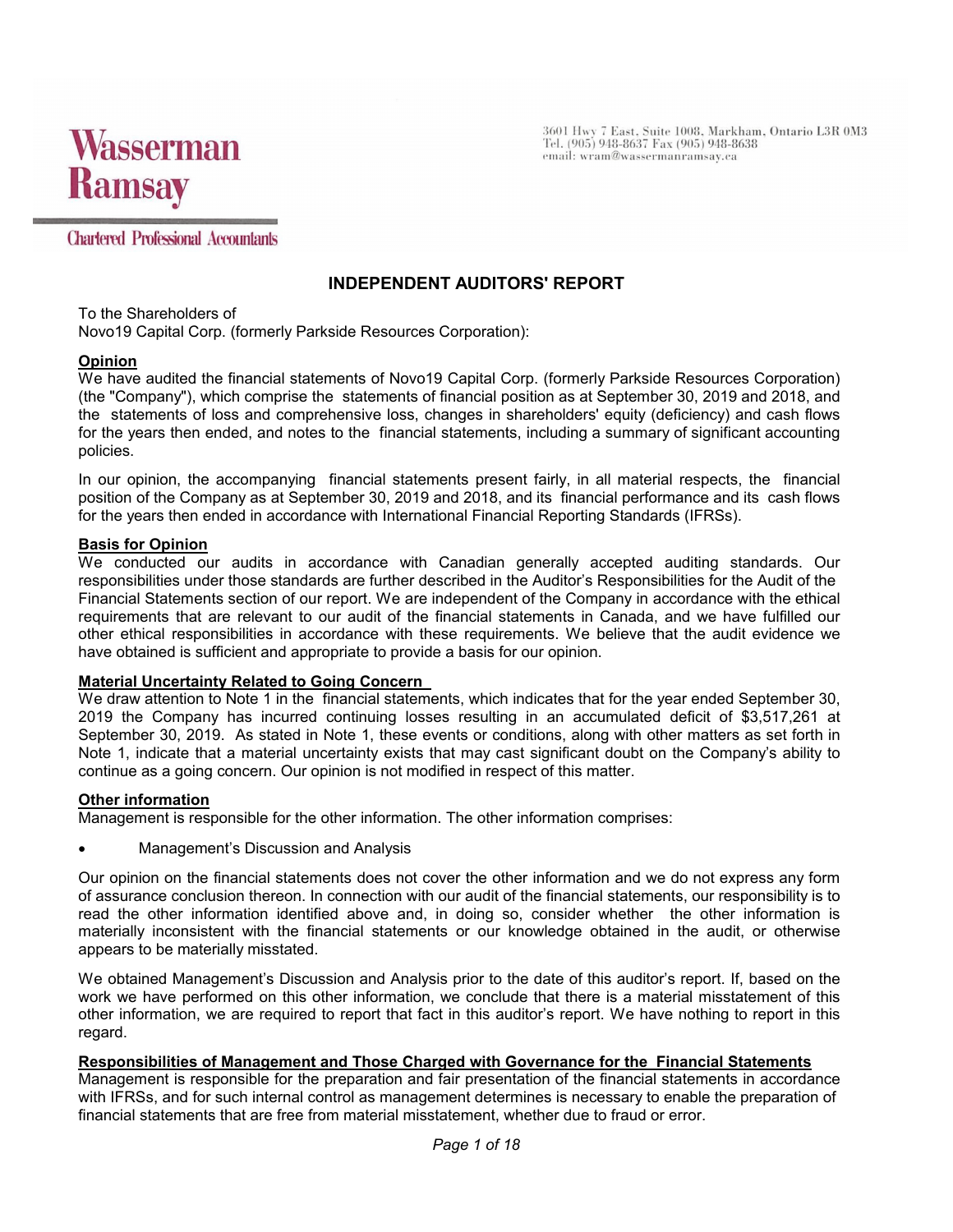In preparing the financial statements, management is responsible for assessing the Company's ability to continue as a going concern, disclosing, as applicable, matters related to going concern and using the going concern basis of accounting unless management either intends to liquidate the Company or to cease operations, or has no realistic alternative but to do so.

Those charged with governance are responsible for overseeing the Company's financial reporting process.

# **Auditor's Responsibilities for the Audit of the Financial Statements**

Our objectives are to obtain reasonable assurance about whether the financial statements as a whole are free from material misstatement, whether due to fraud or error, and to issue an auditor's report that includes our opinion. Reasonable assurance is a high level of assurance, but is not a guarantee that an audit conducted in accordance with Canadian generally accepted auditing standards will always detect a material misstatement when it exists. Misstatements can arise from fraud or error and are considered material if, individually or in the aggregate, they could reasonably be expected to influence the economic decisions of users taken on the basis of these financial statements. As part of an audit in accordance with Canadian generally accepted auditing standards, we exercise professional judgment and maintain professional skepticism throughout the audit. We also:

- Identify and assess the risks of material misstatement of the financial statements, whether due to fraud or error, design and perform audit procedures responsive to those risks, and obtain audit evidence that is sufficient and appropriate to provide a basis for our opinion. The risk of not detecting a material misstatement resulting from fraud is higher than for one resulting from error, as fraud may involve collusion, forgery, intentional omissions,misrepresentations, or the override of internal control.
- Obtain an understanding of internal control relevant to the audit in order to design audit procedures that are appropriate in the circumstances, but not for the purpose of expressing an opinion on the effectiveness of the Company's internal control.
- Evaluate the appropriateness of accounting policies used and the reasonableness of accounting estimates and related disclosures made by management.
- Conclude on the appropriateness of management's use of the going concern basis of accounting and, based on the audit evidence obtained, whether a material uncertainty exists related to events or conditions that may cast significant doubt on the Company's ability to continue as a going concern. If we conclude that a material uncertainty exists, we are required to draw attention in our auditor's report to the related disclosures in the financial statements or, if such disclosures are inadequate, to modify our opinion. Our conclusions are based on the audit evidence obtained up to the date of our auditor's report. However, future events or conditions may cause the Company to cease to continue as a going concern.
- Evaluate the overall presentation, structure and content of the financial statements, including the disclosures, and whether the financial statements represent the underlying transactions and events in a manner that achieves fair presentation.

We communicate with those charged with governance regarding, among other matters, the planned scope and timing of the audit and significant audit findings, including any significant deficiencies in internal control that we identify during our audit.

We also provide those charged with governance with a statement that we have complied with relevant ethical requirements regarding independence, and to communicate with them all relationships and other matters that may reasonably be thought to bear on our independence, and where applicable, related safeguards.

The engagement partner on the audit resulting in this independent auditors' report is Florence Chee.

Waserman Camouz

January 14, 2020 Chartered Professional Accountants Licensed Public Accountants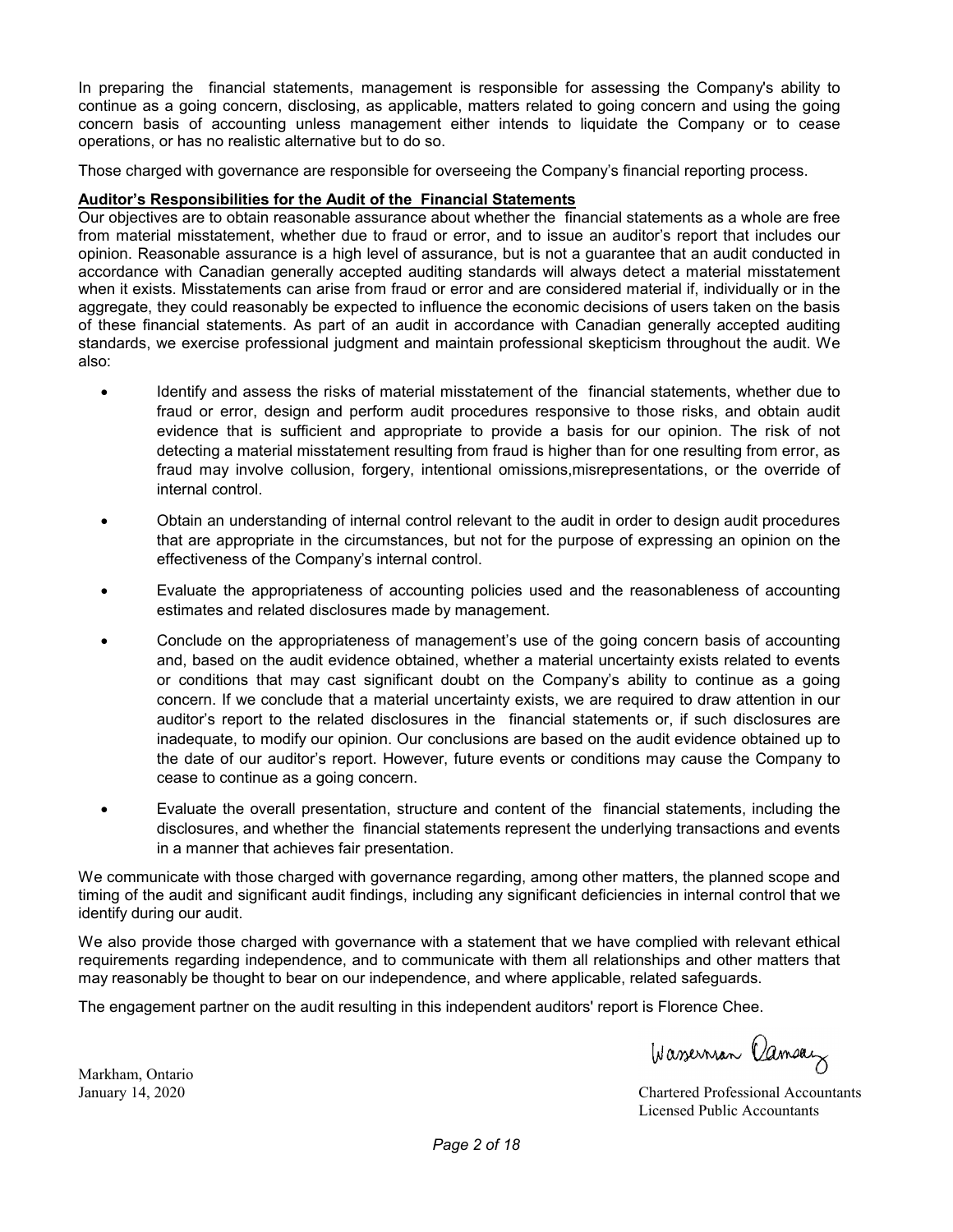# **NOVO19 CAPITAL CORP. (FORMERLY PARKSIDE RESOURCES CORPORATION) STATEMENTS OF FINANCIAL POSITION AT SEPTEMBER 30, 2019 AND 2018 (Expressed in Canadian Dollars)**

| <b>ASSETS</b>                                                                                                                  | 2019                                                 | 2018                                                          |
|--------------------------------------------------------------------------------------------------------------------------------|------------------------------------------------------|---------------------------------------------------------------|
| <b>Current</b><br>Cash<br><b>HST</b> receivable                                                                                | \$<br>6,243<br>10,757<br>17,000                      | \$<br>3,686<br>3,686                                          |
| Exploration and evaluation assets (Note 3)                                                                                     | 1                                                    |                                                               |
|                                                                                                                                | \$<br>17,001                                         | \$<br>3,687                                                   |
| <b>LIABILITIES</b><br><b>Current</b><br>Accounts payable and accrued liabilities (Note 5)<br>Promissory notes payable (Note 4) | 67,179<br>67,179                                     | 446,503<br>15,255<br>461,758                                  |
| <b>SHAREHOLDERS DEFICIENCY</b><br>Capital Stock (Note 8)<br>Common shares<br>Warrants<br>Other reserves<br>Deficit             | 2,339,183<br>1,127,900<br>(3, 517, 261)<br>(50, 178) | 1,848,380<br>25,377<br>1,102,523<br>(3,434,351)<br>(458, 071) |
| Nature of Operations and Going Concern - Note 1<br><b>Commitments and Contingencies - Note 14</b>                              | 17,001                                               | 3,687                                                         |
| Approved on behalf of the board:                                                                                               |                                                      |                                                               |

 *"David Mitchell" "Matthew Goldman"*

Matthew Goldman, Director

*The accompanying notes form an integral part of these financial statements*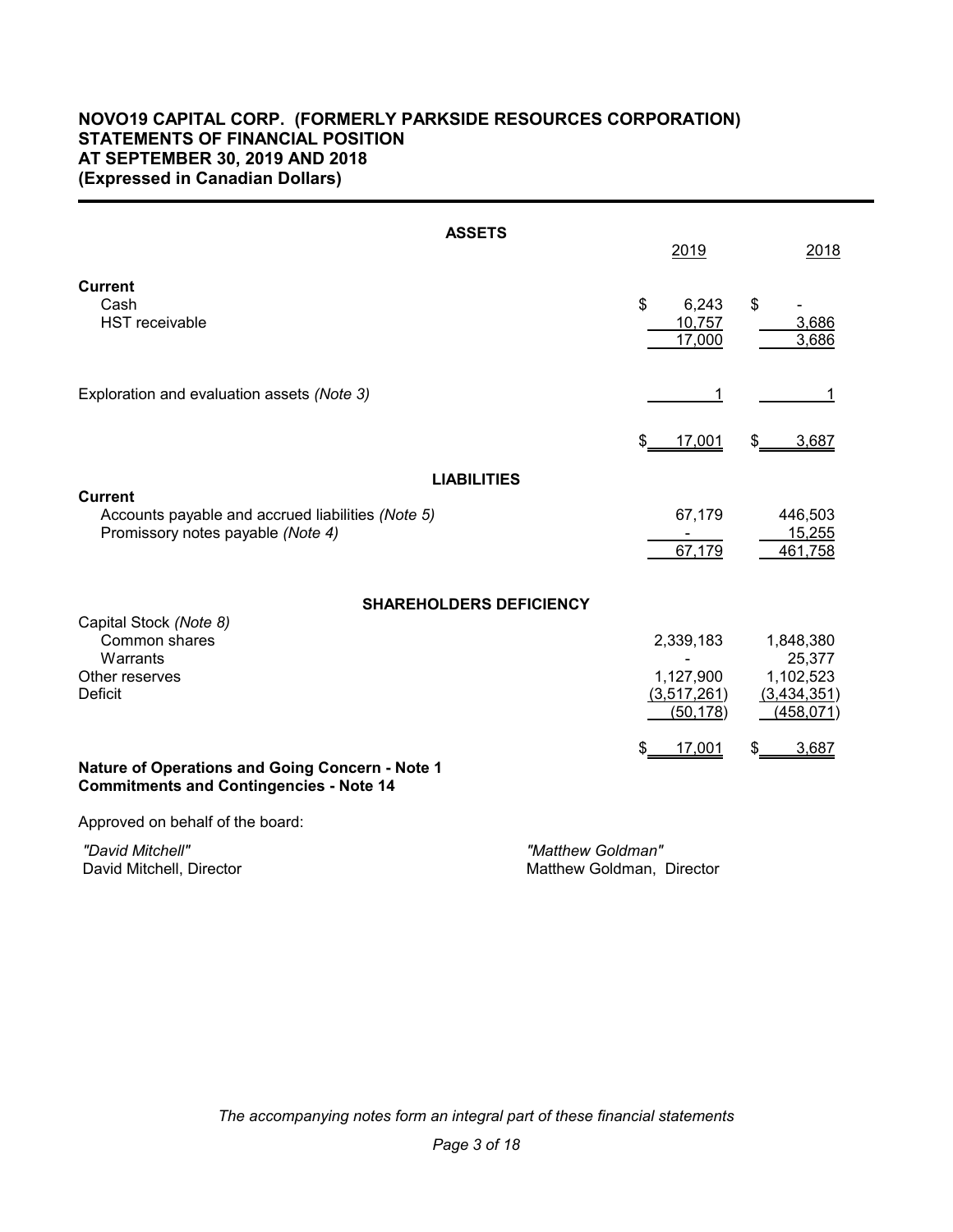# **NOVO19 CAPITAL CORP. (FORMERLY PARKSIDE RESOURCES CORPORATION) STATEMENTS OF INCOME (LOSS) AND COMPREHENSIVE INCOME (LOSS) FOR THE YEARS ENDED SEPTEMBER 30, 2019 AND 2018 (Expressed in Canadian Dollars)**

|                                                                      | 2019           | 2018       |
|----------------------------------------------------------------------|----------------|------------|
| <b>Expenses</b>                                                      |                |            |
| Regulatory fees                                                      | \$<br>18.208   | S          |
| Write off of stale-dated and forgiven debt                           |                | (131, 142) |
| Office and general                                                   | 1.832          |            |
| Professional fees                                                    | 61,370         | 14,992     |
| Shareholder services                                                 | 1,500          | 781        |
| Net income (loss) and comprehensive income (loss)                    | \$<br>(82,910) | 115,369    |
| Net income (loss) per share - basic and diluted                      | \$<br>(0.010)  | 0.037      |
| Weighted average number of shares outstanding<br>- basic and diluted | 8,709,976      | 3,089,273  |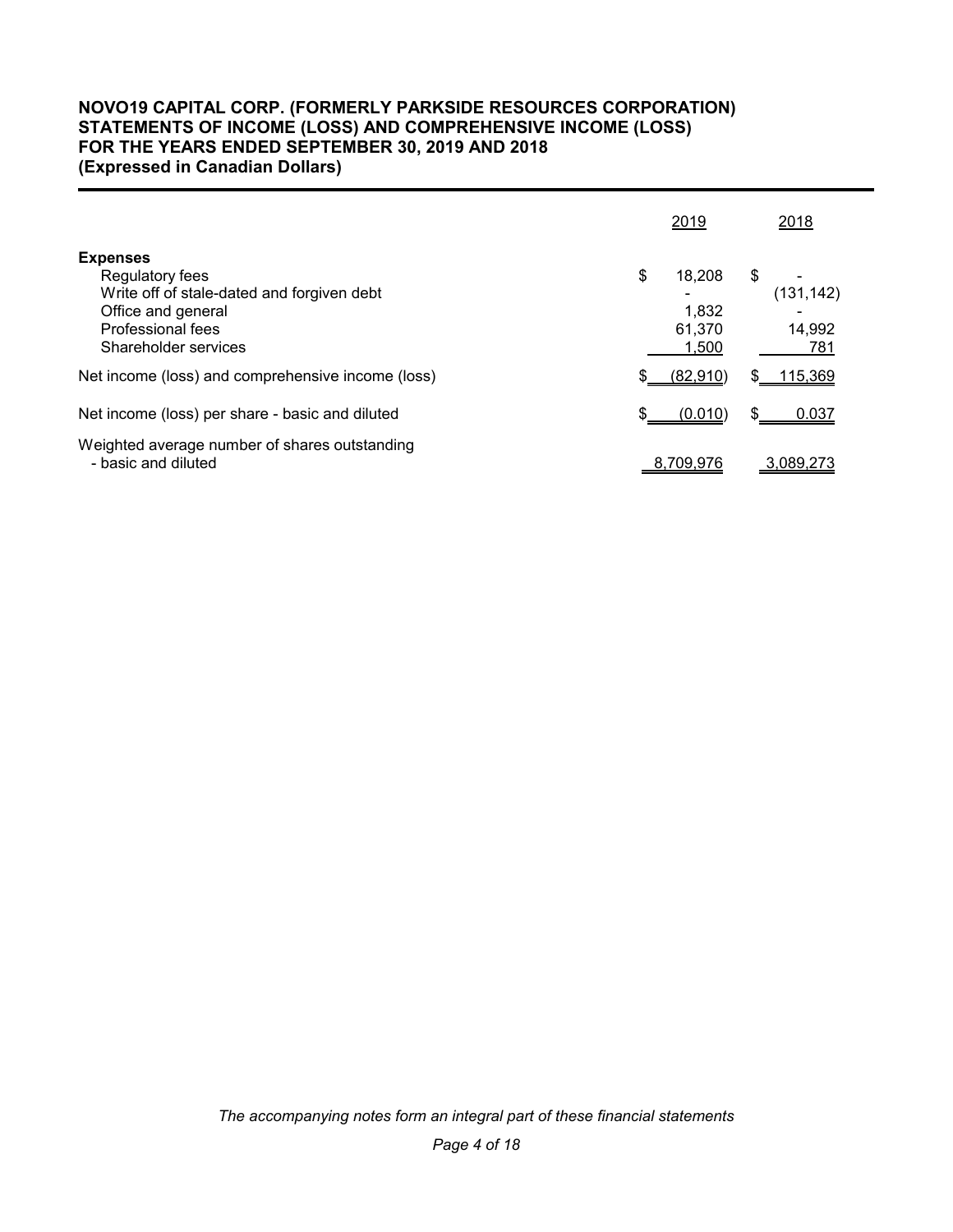# **NOVO19 CAPITAL CORP. (FORMERLY PARKSIDE RESOURCES CORPORATION) STATEMENTS OF CHANGES IN SHAREHOLDER'S DEFICIENCY FOR THE YEARS ENDED SEPTEMBER 30, 2019 AND 2018 (Expressed in Canadian Dollars)**

|                                                                                                                                | <b>Common shares</b>             | Warrants                 | Other<br><b>Reserves</b> | <b>Deficit</b>               | Total                                              |
|--------------------------------------------------------------------------------------------------------------------------------|----------------------------------|--------------------------|--------------------------|------------------------------|----------------------------------------------------|
| Balance - October 1, 2017                                                                                                      | \$1,848,380                      | 364,613<br>\$            | 763,287<br>\$            | \$(3,549,720)                | (573, 440)<br>\$                                   |
| Net income (loss) for the year<br>Warrants expired                                                                             |                                  | (339, 236)               | 339,236                  | 115.369                      | 115.369                                            |
| Balance, September 30, 2018                                                                                                    | \$1,848,380                      | 25,377                   | \$1,102,523              | \$(3,434,351)                | (458, 071)<br>\$                                   |
| Balance October 1, 2018<br>Net loss for the year<br>Private placements-cash<br>Private placements-for debt<br>Warrants expired | \$1.848.380<br>60.000<br>430,803 | \$<br>25.377<br>(25,377) | \$1,102,523<br>25,377    | $$$ (3,434,351)<br>(82, 910) | (458, 071)<br>\$<br>(82, 910)<br>60.000<br>430,803 |
| Balance, September 30, 2019                                                                                                    | \$2,339,183                      |                          | 127.900                  | \$13,517,261                 | (50,178)                                           |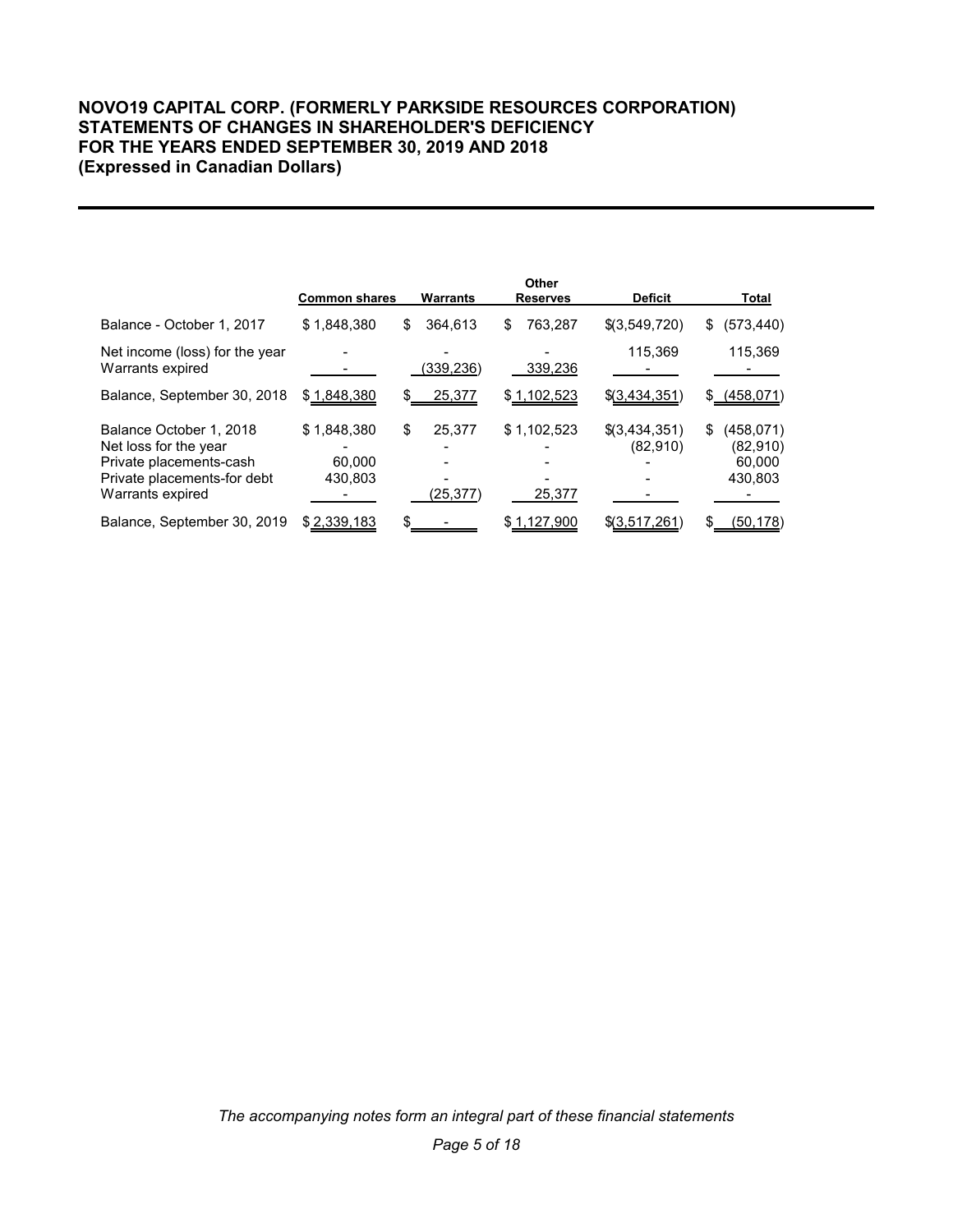|                                                                                                               | 2019                          | 2018                          |
|---------------------------------------------------------------------------------------------------------------|-------------------------------|-------------------------------|
| Cash provided by (used in) the following activities:                                                          |                               |                               |
| <b>Operating activities</b><br>Net income (loss) for the period<br>Add items not requiring an outlay of cash: | \$<br>(82, 910)               | \$<br>115,369                 |
| Write-off of staled dated and forgiven debt<br>Changes in Non-cash working capital:                           |                               | (131, 142)                    |
| Taxes receivable<br>Accounts payable and accrued liabilities                                                  | (7,071)<br>36,224<br>(53,757) | (3,956)<br>4,474<br>(15, 255) |
| <b>Financing activities</b>                                                                                   |                               |                               |
| Common shares issued for cash<br>Promissory notes payable                                                     | 60,000<br>60,000              | 15,255<br>15,255              |
| Net change in cash during the period                                                                          | 6,243                         |                               |
| Cash, beginning of period                                                                                     |                               |                               |
| Cash, end of period                                                                                           | 6,243                         |                               |
| Cash comprises of the following:<br>Cash                                                                      | \$<br>6,243                   | \$                            |
| Cash held for future exploration                                                                              | 6,243                         |                               |
| Non-cash investing and financing activities:                                                                  |                               |                               |
| Interest paid in cash                                                                                         | \$                            | \$                            |
| Income taxes paid in cash                                                                                     | \$                            | \$                            |
| Common shares issued for for debt                                                                             | 430,803                       |                               |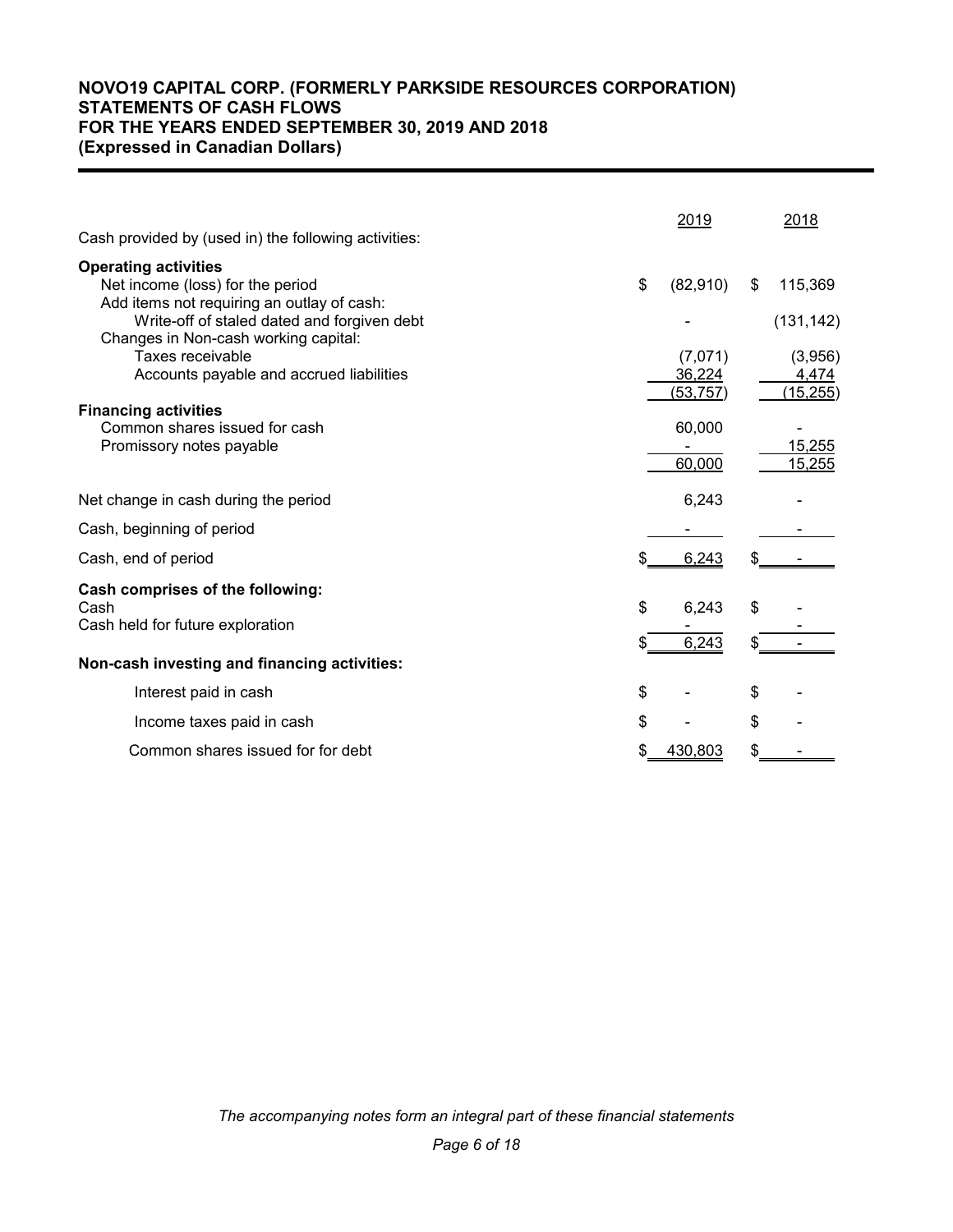#### **1. Nature of operations and going concern**

Novo19 Capital Corp. (formerly Parkside Resources Corporation) (the "Company") was incorporated on November 21, 2005 under the Business Corporations Act of British Columbia. The Company is a junior resource exploration and development company and is in the exploration stage. The Company's principle asset is a mineral property which is not yet in commercial production. The Company has not determined whether or not its property contains economically recoverable resources.

These financial statements have been prepared on a going concern basis which assumes that the Company will be able to realize its assets and discharge its liabilities in the normal course of business for the foreseeable future. As at September 30, 2019, the Company had no sources of operating cash flows. The Company will therefore require additional funding which, if not raised, would result in the curtailment of activities and project delays. The Company had working capital deficiency of \$50,179 (2018 - \$458,072) and has incurred losses since inception, resulting in an accumulated deficit of \$3,517,261 (2018 - \$3,434,351). The Company's ability to continue as a going concern is uncertain and is dependent upon its ability to continue to raise adequate financing. There can be no assurances that the Company will be successful in this regard, and therefore, there is doubt regarding the Company's ability to continue as a going concern, and accordingly, the use of accounting principles applicable to a going concern. These financial statements do not reflect adjustments that would be necessary if the "going concern" assumption were not appropriate. If the "going concern" assumption were not appropriate for these financial statements, then adjustments to the carrying values of the assets and liabilities, the expenses and the statement of financial position classifications would be necessary as these adjustments could be material.

The recoverability of expenditures on its resource properties and related deferred exploration expenditures is dependent upon the existence of resources that are economically recoverable, confirmation of the Company's ownership interests in the claims, the ability of the Company to obtain necessary financing to complete the exploration and the development of the properties, and upon future profitable production or proceeds from disposition thereof.

During the current year the cease-trade order against the Company was lifted, the Company consolidated its common shares on the basis of one post consolidation common share for every 10 pre-consolidation shares and the Company changed its name from Parkside Resources Corporation to Novo19 Capital Corp.

#### **2. Significant accounting policies:**

#### **(a) Statement of compliance and basis of presentation**

These financial statements have been prepared in accordance with International Financial Reporting Standard ("IFRS"), as issued by the International Accounting Standards Board ("IASB") effective or available for early adoption as of September 30, 2019.

The preparation of these financial statements requires management to make judgments, estimates and assumptions that affect the application of policies and reported amounts of assets and liabilities, income and expenses. Actual results may differ from these estimates.

The accounting policies as set out below have been applied consistently to all years presented in these financial statements.

These financial statements are approved by the Board of Directors on January 14, 2020.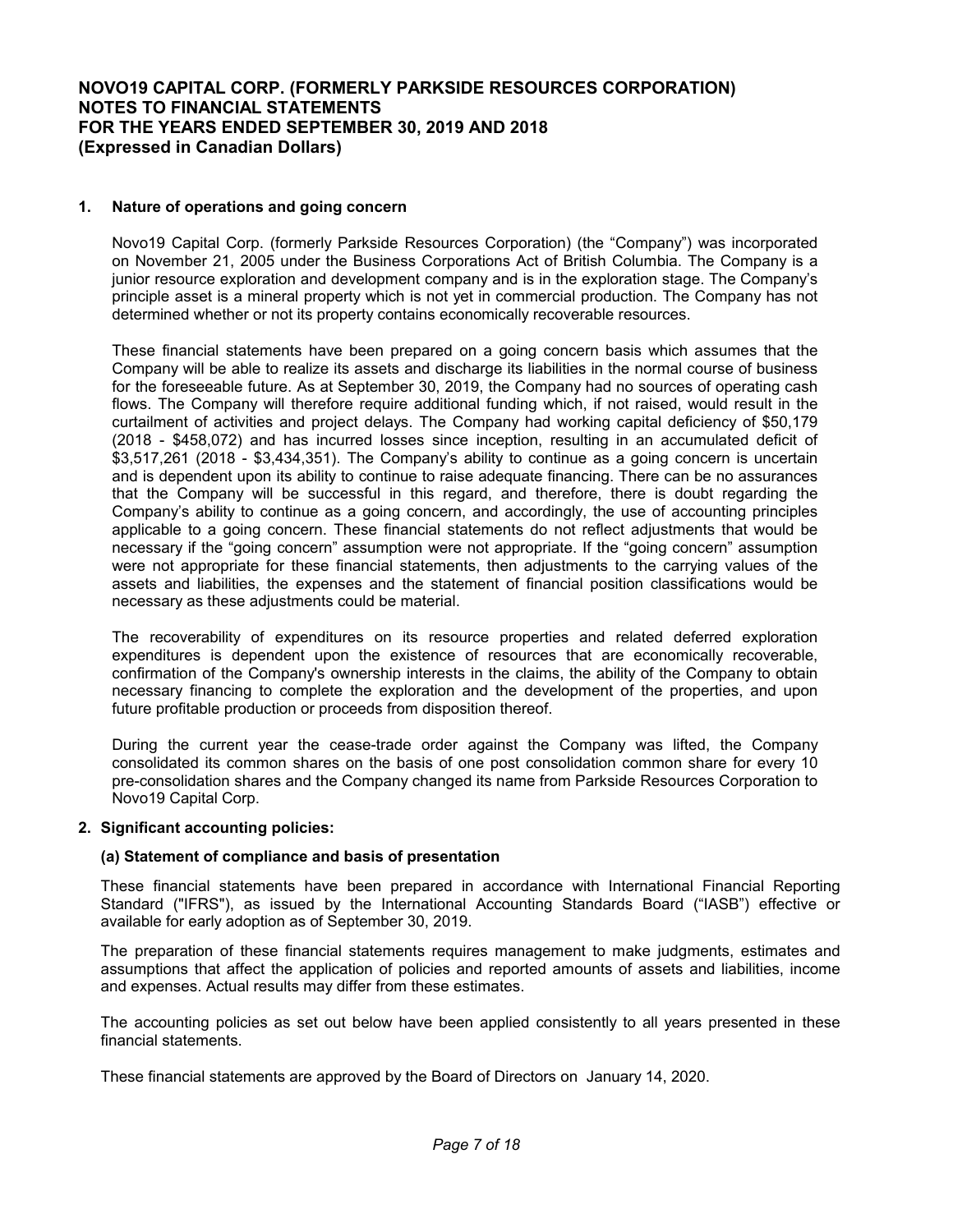# **(b) Financial Instruments**

The Company adopted IFRS 9 as of October 1, 2018.

#### **Financial assets**

Financial assets are classified as either financial assets at fair value through profit or loss ("FVTPL"), fair value through other comprehensive income ("FVTOCI") or amortized cost. The Company determines the classification of financial assets at initial recognition.

# **Financial assets at Fair-value through profit or loss**

Financial instruments classified as fair value through profit and loss are reported at fair value at each reporting date, and any change in fair value is recognized in the statement of operations in the period during which the change occurs. Realized and unrealized gains or losses from assets held at FVPTL are included in losses in the period in which they arise.

# **Financial assets at Fair-value through other comprehensive income**

Financial assets carried at FVTOCI are initially recorded at fair value plus transaction costs with all subsequent changes in fair value recognized in other comprehensive income (loss). For investments in equity instruments that are not held for trading, the Company can make an irrevocable election (on an instrument-by-instrument bases) at initial recognition to classify them as FVTOCI. On the disposal of the investment, the cumulative change in fair value remains in other comprehensive income (loss) and is not recycled to profit or loss.

#### **Financial assets at amortized cost**

Financial assets are classified at amortized cost if the objective of the business model is to hold the financial asset for the collection of contractual cash flows, and the asset's contractual cash flows are comprised solely of payments of principal and interest. The Company's accounts receivable are recorded at amortized cost as they meet the required criteria. A provision is recorded based on the expected credit losses for the financial asset and reflects changes in the expected credit losses at each reporting period.

#### **Financial liabilities**

Financial liabilities are initially recorded at fair value and subsequently measured at amortized cost, unless they are required to be measured at FVTPL (such as derivatives) or the Company has elected to measure at FVTPL. The Company's financial liabilities include trade and other payables which are classified at amortized cost.

The Company has completed a detailed assessment of its financial instruments as of September 30, 2018. The following table shows the original classification under IAS 39 and the new classification under IFRS 9

|                          | <b>IAS 39</b>               | <b>IFRS 9</b>  |
|--------------------------|-----------------------------|----------------|
| Cash                     | <b>FVTPI</b>                | FVTPI          |
| Trade and other payables | Other financial liabilities | Amortized cost |

The adoption of this standard did not have a material impact on the Company's consolidated financial statements but resulted in certain additional disclosures. The carrying value and measurement of all financial instruments remains unchanged as of September 30, 2019 as a result of the adoption of the new standard.

#### **Impairment**

IFRS 9 requires an 'expected credit loss' model to be applied which requires a loss allowance to be recognized based on expected credit losses. This applies to financial assets measured at amortized cost. The expected credit loss model requires an entity to account for expected credit losses and changes in those expected credit losses at each reporting date to reflect changes in initial recognition.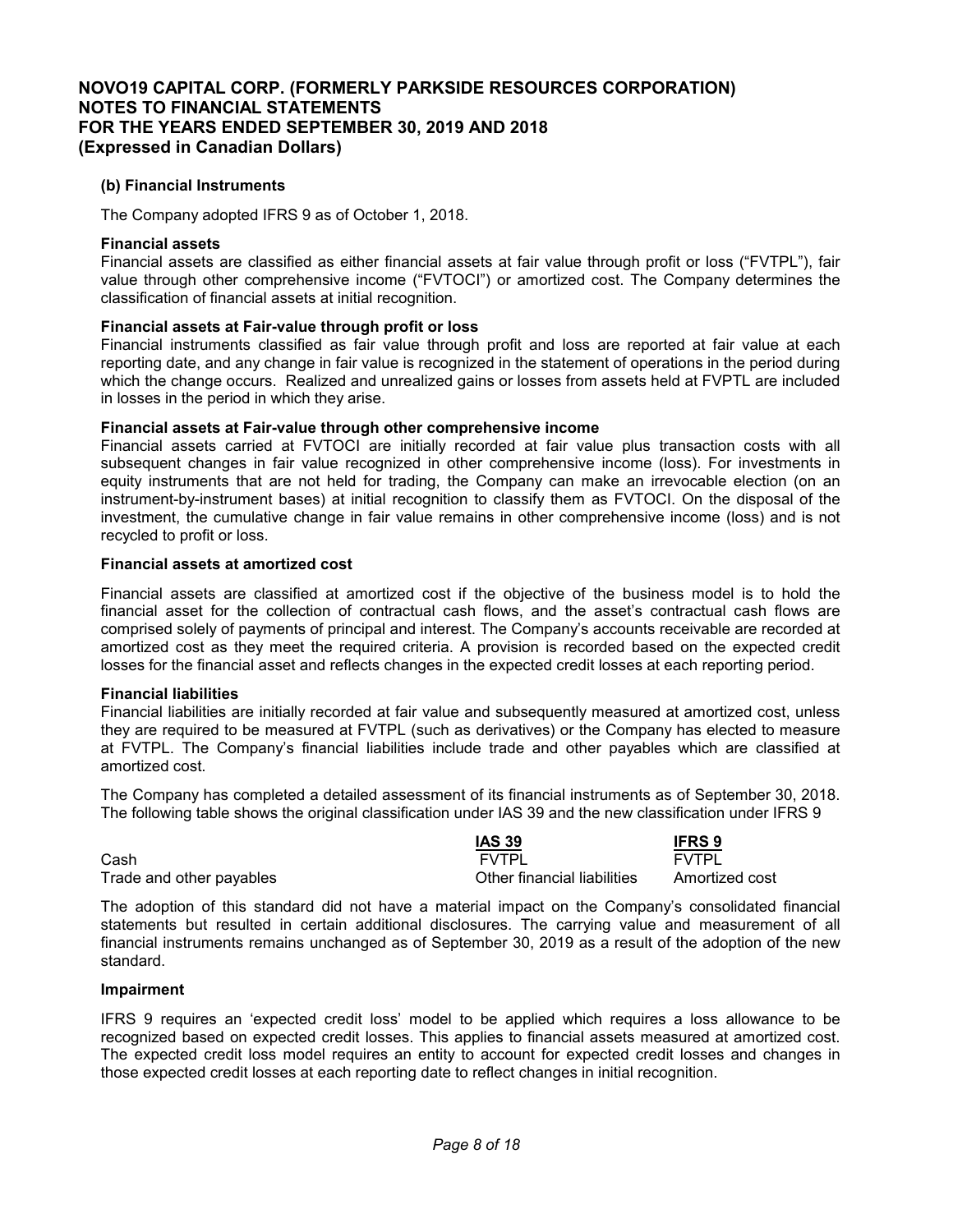#### Fair value hierarchy:

The Company classifies financial instruments recognized at fair value in accordance with a fair value hierarchy that prioritizes the inputs to the valuation technique used to measure fair value as per IFRS 7. The hierarchy gives the highest priority to unadjusted quoted prices in active markets for identical assets or liabilities (Level 1 measurements) and the lowest priority to unobservable inputs (Level 3 measurements). The three levels of the fair value hierarchy are described below:

Level 1 – Unadjusted quoted prices in active markets that are accessible at the measurement date for identical, unrestricted assets or liabilities;

Level 2 – Quoted prices in markets that are not active, or inputs that are observable, either directly or indirectly, for substantially the full term of the asset or liability; and

Level 3 – Prices or valuation techniques that require inputs that are both significant to the fair value measurement and unobservable (supported by little or no market activity).

# *(c) Cash and cash equivalents*

Cash and cash equivalents consist of balances with banks and investments in financial instruments with initial maturities within three months, held for the purpose of meeting short-term cash commitments rather than for investing or other purposes. The Company had cash of \$6,243 as at September 30, 2019 but did not have any cash as of September 30, 2018.

# *(d) Exploration and evaluation assets*

Exploration and evaluation assets include the costs associated with exploration and evaluation activity (e.g. geological, geophysical studies, exploratory drilling and sampling), and the fair value (at acquisition date) of exploration and evaluation assets acquired in a business combination. The Company follows the practice of capitalizing all costs related to the acquisition of, exploration for and evaluation of mineral claims and crediting all revenue received against the cost of related claims. Costs incurred before the Company has obtained the legal rights to explore an area are recognized in the statement of loss and comprehensive loss.

Capitalized costs, including general and administrative costs, are only allocated to the extent that these costs can be related directly to operational activities in the relevant area of interest where it is considered likely to be recoverable by future exploitation or sale or where the activities have not reached a stage which permits a reasonable assessment of the existence of reserves.

Exploration and evaluation assets are assessed for impairment if (i) sufficient data exists to determine technical feasibility and commercial viability, and (ii) facts and circumstances suggest that the carrying amount exceeds the recoverable amount. The aggregate costs related to abandoned mineral climes are charged to operations at the time or any abandonment or when it has been determined that there is evidence of a permanent impairment.

Once the technical feasibility and commercial viability of the extraction of mineral resources in an area of interest are demonstrable, exploration and evaluation assets attributable to the that area of interest are first tested for impairment and then reclassified to mining property and development assets within property, plant and equipment.

Recoverability of the carrying amount of the exploration and evaluation assets is depended on successful development and commercial exploitation, or alternatively, sale of the respective areas of interest.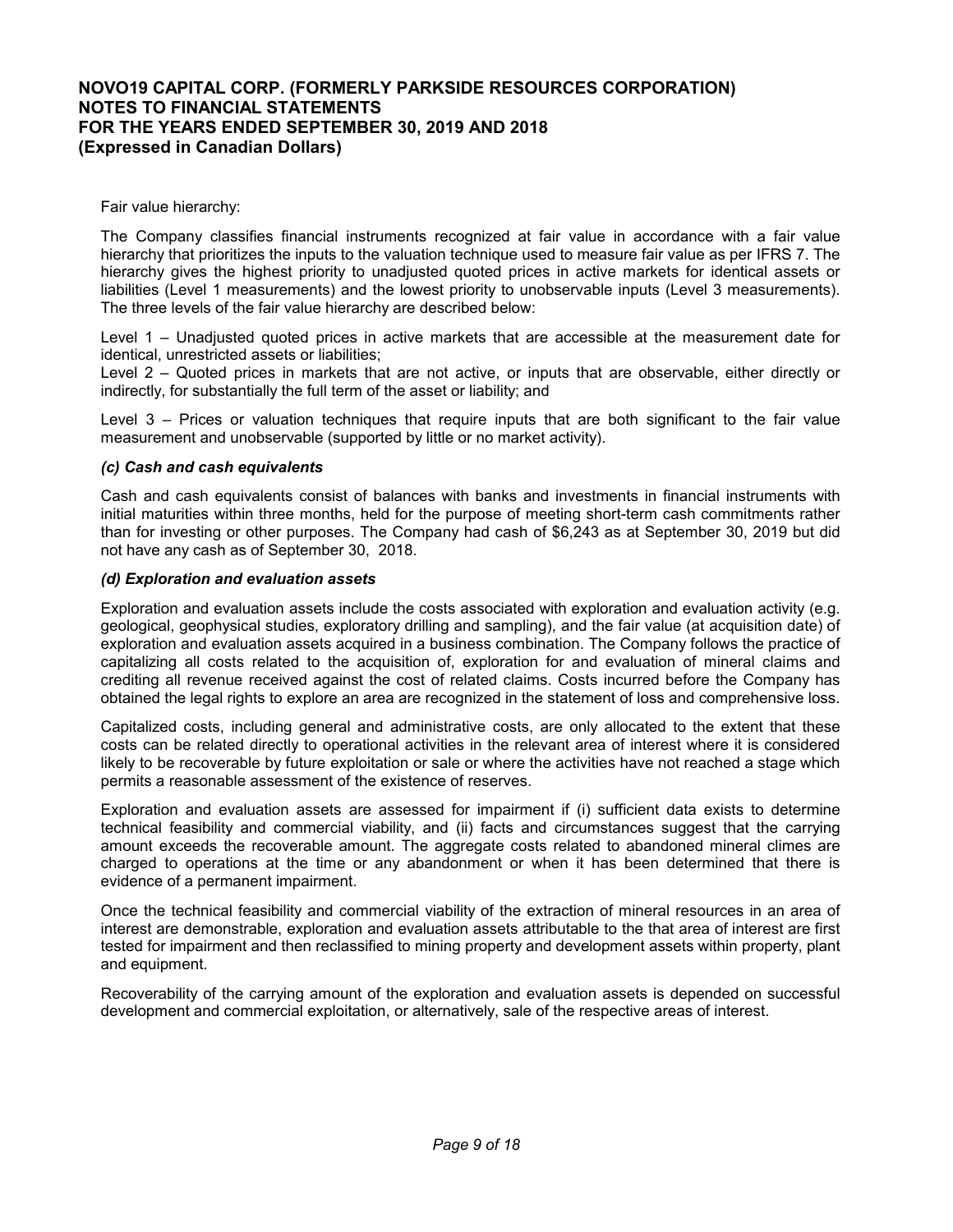# *(e) Impairment*

At each financial position reporting date the carrying amounts of the Company's assets are reviewed to determine whether there is any indication that those assets are impaired. If any such indication exists, the recoverable amount of the asset is estimated in order to determine the extent of the impairment, if any. The recoverable amount is the higher of fair values less costs to sell and value in use. Fair value is determined as the amount that would be obtained from the sale of the asset in an arm's length transaction between knowledgeable and willing parties. In assessing value in use, the estimated future cash flows are discounted to their present value using a pre-tax discount rate that reflects current market assessments of the time value to their present value of money and the risks specific to the asset. If the recoverable amount of an asset is estimated to be less that its carrying amount, the carrying amount of the asset is reduced to its recoverable amount and the impairment loss is recognized in the profit or loss for the period. For the purposes of impairment testing, exploration and evaluation assets are allocated to cash generating units to which the exploration activity relates.

For an asset that does not generate largely independent cash inflows, the recoverable amount is determined for the cash generating unit to which the asset belongs.

When an impairment loss subsequently reverses, the carrying amount of the asset (or cash generating unit) is increased to the revised estimate of its recoverable amount, but so that the increased carrying amount does not exceed the carrying amount that would have been determined had no impairment loss been recognized for the asset (or cash generating unit) in prior years. A reversal of an impairment loss is recognized immediately in profit or loss.

#### *(f) Impairment of long-lived assets*

Long-lived assets are tested for impairment whenever events or changes in circumstances indicate that the carrying amounts may not be recoverable. Impairment or write downs are recorded in the event the net book value of such assets exceeds the estimated indicated future cash flows attributable to such assets.

#### *(g) Provisions*

A provision is recognized if, as a result of a past event, the Company has a present legal or constructive obligation that can be estimated reliably and it is probable that an outflow of economic benefits will be required to settle the obligation. Provisions are determined by discounting the expected future cash flows at a pre-tax rate that reflects current market assessments of the time value of money and the risks specific to the liability. The unwinding of the discount is recognized as finance expense ("notional interest").

Provisions are reviewed at each reporting date and adjusted to reflect the current best estimate. If it is no longer probable that an outflow of economic benefits will be required, the provision is reversed. The Company presently does not have any amounts considered to be provisions.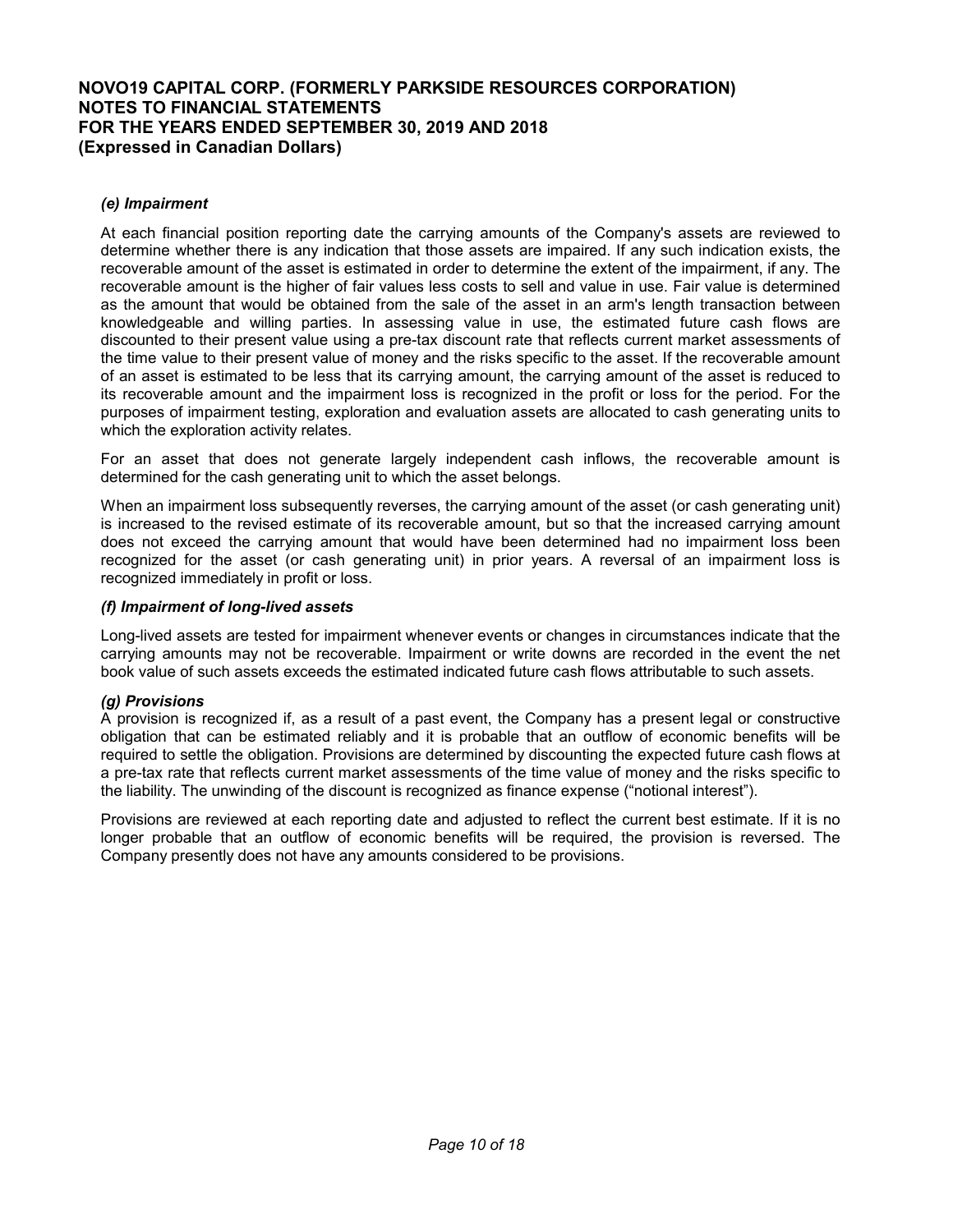# *(h) Environmental rehabilitation*

A legal or constructive obligation to incur restoration, rehabilitation and environmental costs arises when environmental disturbance is caused by the exploration, development or ongoing production of a mineral property interest. Such costs arising from the decommissioning of plant and other site preparation work, discounted to their net present value, are provided for and capitalized at the start of each project to the carrying amount of the asset, as soon as the obligation to incur such costs arises. Discount rates using a pre-tax rate that reflect the time value of money are used to calculate the net present value. These costs are charged against profit or loss over the economic life of the related asset, through amortization using either the unit-of-production or loss over the economic life of the related asset, through amortization using either the unit-of-production or the straight-line method. The related liability is adjusted for each period for the unwinding of the discount rate and for changes to the current market-based discount rate, amount or timing of the underlying cash flows needed to settle the obligation. Costs for restoration of subsequent site damage which is created on an ongoing basis during production are provided for at their net present values and charged against profits as extraction progresses.

The Company has no material restoration, rehabilitation and environmental costs as the disturbance to date is minimal.

# *(i) Flow-through financing*

The Company raises equity through the issuance of flow-through shares. Under this arrangement, shares are issued which transfer the tax deductibility of mineral property exploration expenditures to investors. The Company allocates the proceeds from the issuance of these shares between the offering of shares and the sale of tax benefits. The allocation is made based on the difference between the quoted price of the shares and the amount the investor pays for the shares. A deferred flow-through premium liability is recognized for the difference. The liability is reversed when the expenditures are made and is recorded in the statement of loss and comprehensive loss. The spending also gives rise to a deferred tax timing difference between the carrying value and tax value of the qualifying expenditure.

Proceeds received from the issuance of flow-through shares are restricted to be used only for Canadian resource property exploration expenditures within a maximum period.

# *(j) Share-based payment transactions*

The Company grants stock options to buy common shares of the Company to directors, officers, employees and services providers. The Board of Directors grants such options for periods of up to five years, with vesting periods determined at its sole discretion and at prices equal to or greater than the closing market price on the day preceding the date the options were granted.

The fair value of share purchase options granted is recognized as an expense or charged to mineral properties as appropriate, with a corresponding increase in equity. An individual is classified as an employee when the individual is an employee for legal or tax purposes (direct employee) or provides services similar to those performed by a direct employee.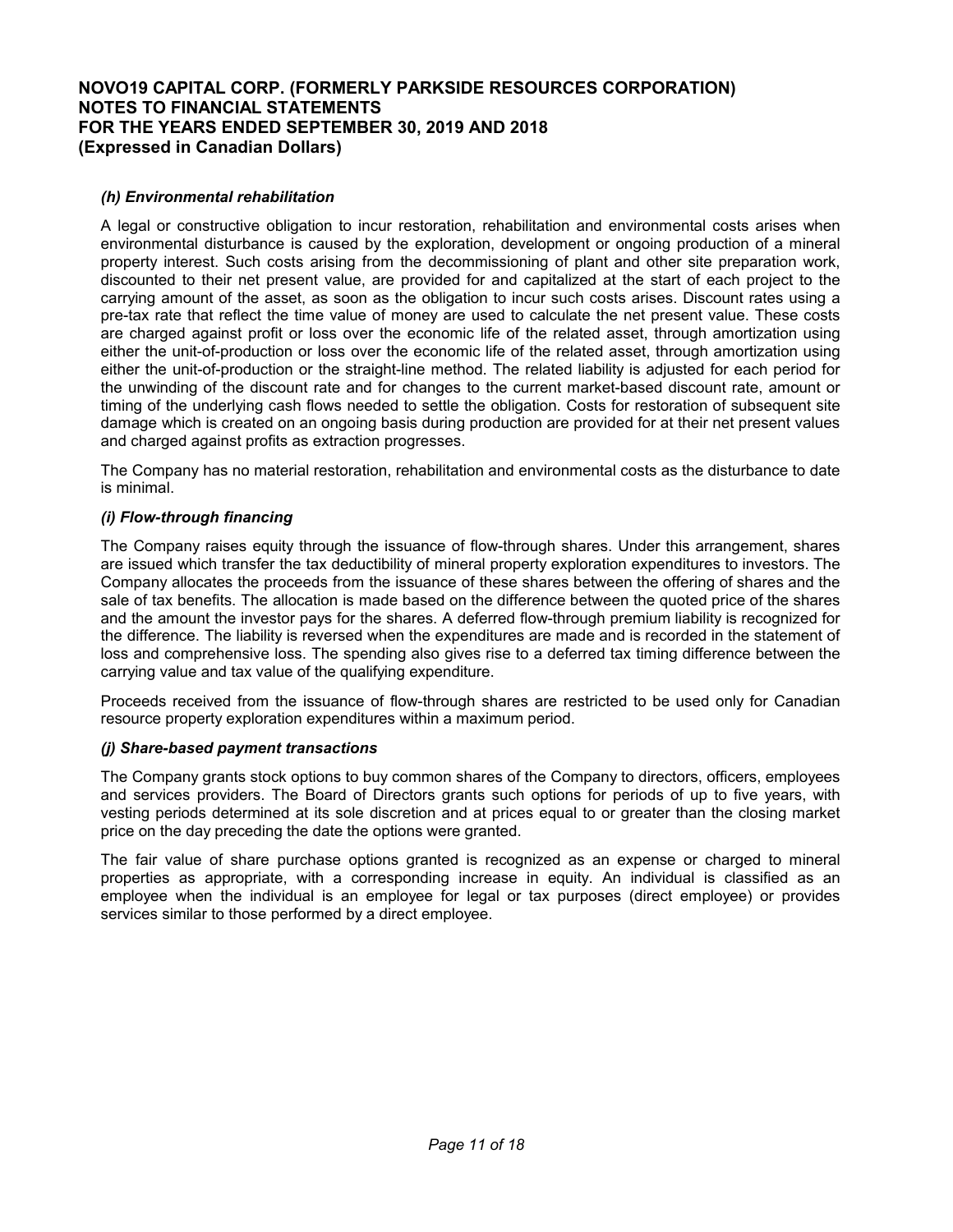# *(j) Share-based payment transactions (continued)*

The fair value for share purchase options granted to employees or those providing services similar to those provided by a direct employee is measured at the grant date and each tranche is recognized using the accelerated method basis over the period during which the share purchase options vest. The fair value of the share purchase options granted is measured using the Black-Scholes option pricing model, taking into account the terms and conditions upon which the share purchase options were granted.

The fair value for share purchase options granted to non-employees for services provided is measured at the date the services are received. The fair value of the share purchase options granted is measured at the fair value of the services received, unless the fair value of services received cannot be estimated reliably, in which case the fair value of the share purchase options is measured using the Black-Scholes option pricing model, taking into account the terms and conditions upon which the share purchase options were granted.

At each financial position reporting date, the amount recognized as an expense is adjusted to reflect the actual number of share purchase options that are expected to vest.

#### *(k) Loss per share*

The Company presents basic and diluted loss per share data for its common shares, calculated by dividing the loss attributable to common shareholders of the Company by the weighted average number of common shares outstanding during the period. Diluted loss per share is determined by adjusting the profit or loss attributable to common shareholders and the weighted average number of common shares outstanding for the effects of all dilutive potential common shares

# *(l) Interest*

Interest income and expenses are reported on an accrual basis using the effective interest method.

#### *(m) Operating expenses*

Operating expenses are recognized in profit and loss upon utilization of the services or at the date of their origin.

#### *(n) Income taxes*

Tax expense recognized in profit or loss comprises the sum of deferred tax and current tax not recognized in other comprehensive income or directly in equity.

Current income tax assets and/or liabilities comprise those obligations to, or claims from, fiscal authorities relating to the current or prior reporting periods, that are unpaid at the reporting date. Current tax is payable on taxable profit, which differs from profit or loss in the financial statements. Calculation of current tax is based on tax rates and tax laws that have been enacted or substantively enacted by the end of the reporting period.

Deferred income taxes are calculated using the liability method on temporary differences between the carrying amounts of assets and liabilities and their tax bases. However, deferred tax is not provided on the initial recognition of goodwill, or on the initial recognition of an asset or liability unless the related transaction is a business combination or affects tax or accounting profit.

Deferred tax assets and liabilities are calculated, without discounting, at tax rates that are expected to apply to their respective period of realization, provided they are enacted or substantively enacted by the end of the reporting period. Deferred tax liabilities are always provided for in full.

Deferred tax assets are recognized to the extent that it is probable that they will be able to be utilized against future taxable income. To the extent that the Company does not consider it probable that a deferred tax asset will be recovered, it provides a valuation allowance against the excess.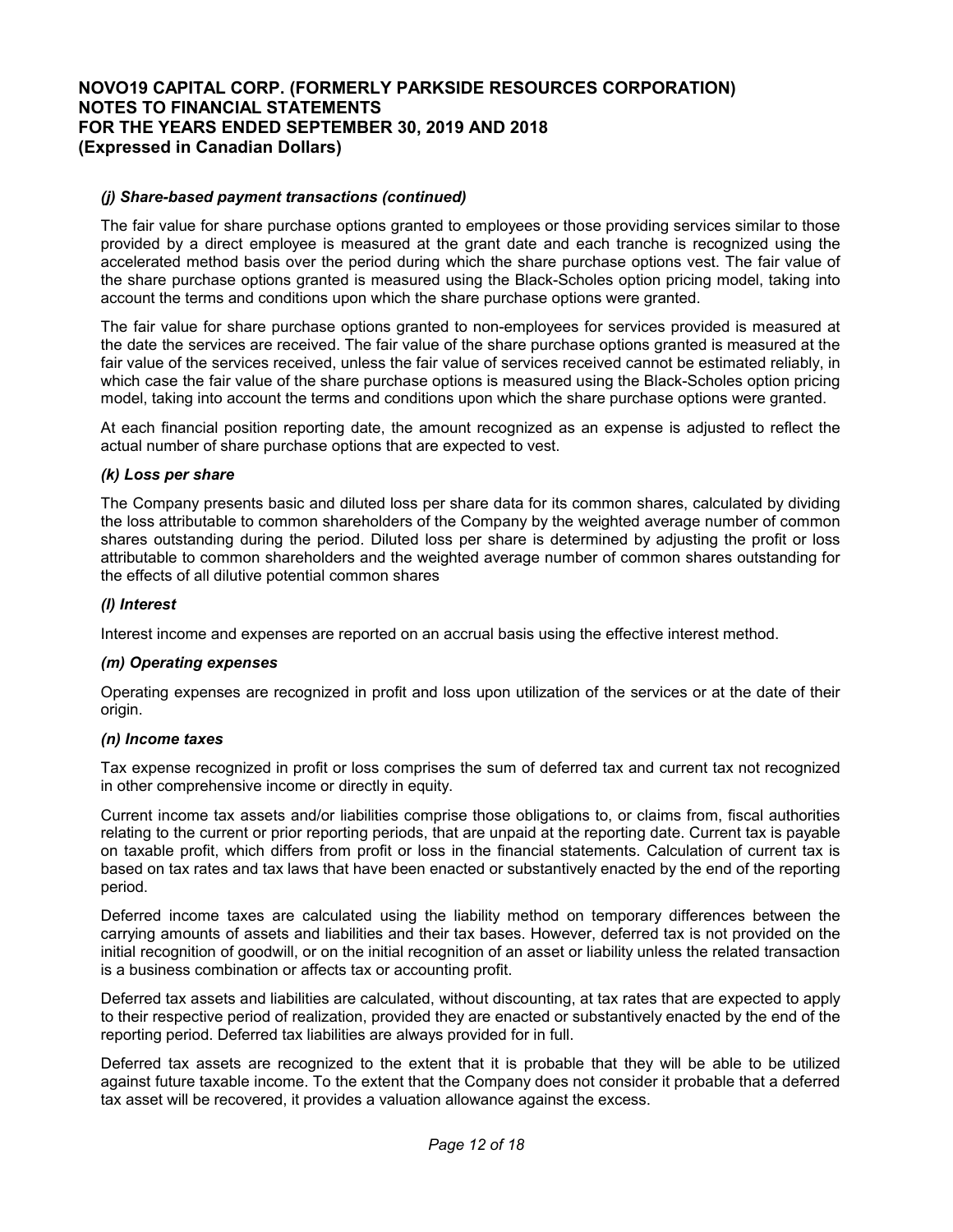# *(n) Income taxes (continued):*

Deferred tax assets and liabilities are offset only when the Company has a right and intention to offset current tax assets and liabilities from the same taxation authority.

Changes in deferred tax assets or liabilities are recognized as a component of taxable income or expense in profit or loss, except where they relate to items that are recognized in other comprehensive income (such as the revaluation of land) or directly in equity, in which case the related deferred tax is also recognized in other comprehensive income or equity, respectively.

# *(o) Segment reporting*

An operating segment is a component of an entity (i) that engages in business activities from which it may earn revenues and incur expenses (including revenues and expenses relating to transactions with other components of the same entity), (ii) whose operating results are regularly reviewed by the entity's management, and (iii) for which discrete financial information is available. The Company has only one single reportable operating segment.

# *(p) Significant accounting judgments and estimates*

The preparation of these financial statements requires management to make estimates, judgments and assumptions that affect the reported amounts of assets and liabilities at the date of the financial statements and reported amounts of expenses during the reporting period. Actual outcomes could differ from these estimates. The financial statements include estimates which, by their nature, are uncertain. The impacts of such estimates are pervasive throughout the financial statements and may require accounting adjustments based on future occurrences. Revisions to accounting estimates are recognized in the period in which the estimate is revised, and the revision affects both current and future periods.

Significant assumptions and judgments about the future and other sources of estimation uncertainty that management has made that could result in a material adjustment to the carrying amounts of assets and liabilities, in the event that actual results differ from assumptions made, include, but are not limited to, the following:

- The inputs used in accounting for share purchase option expense in the statement of loss and comprehensive loss;
- The provision for income taxes which is included in the statements of loss and comprehensive loss and composition of deferred income tax assets and liabilities included in the statement of financial position;
- The determination of categories of financial assets and financial liabilities;
- The determination of a cash generating unit for assessing and testing impairment;
- The allocation of exploration costs to cash generating units; and
- The determination of when an exploration and evaluation asset moves from the exploration stage to the development stage.

#### *(r) New accounting policies*

New accounting policy adopted:

IFRS 9 – Financial Instruments ("IFRS 9") was issued by the IASB in November 2009 with additions in October 2010 and will replace IAS 39 Financial Instruments: Recognition and Measurement ("IAS 39"). IFRS 9 uses a single approach to determine whether a financial asset is measured at amortized cost or fair value, replacing the multiple rules in IAS 39. The approach in IFRS 9 is based on how an entity manages its financial instruments in the context of its business model and the contractual cash flow characteristics of the financial assets. Most of the requirements in IAS 39 for classification and measurement of financial liabilities were carried forward unchanged to IFRS 9, except that an entity choosing to measure a financial liability at fair value will present the portion of any change in its fair value due to changes in the entity's own credit risk.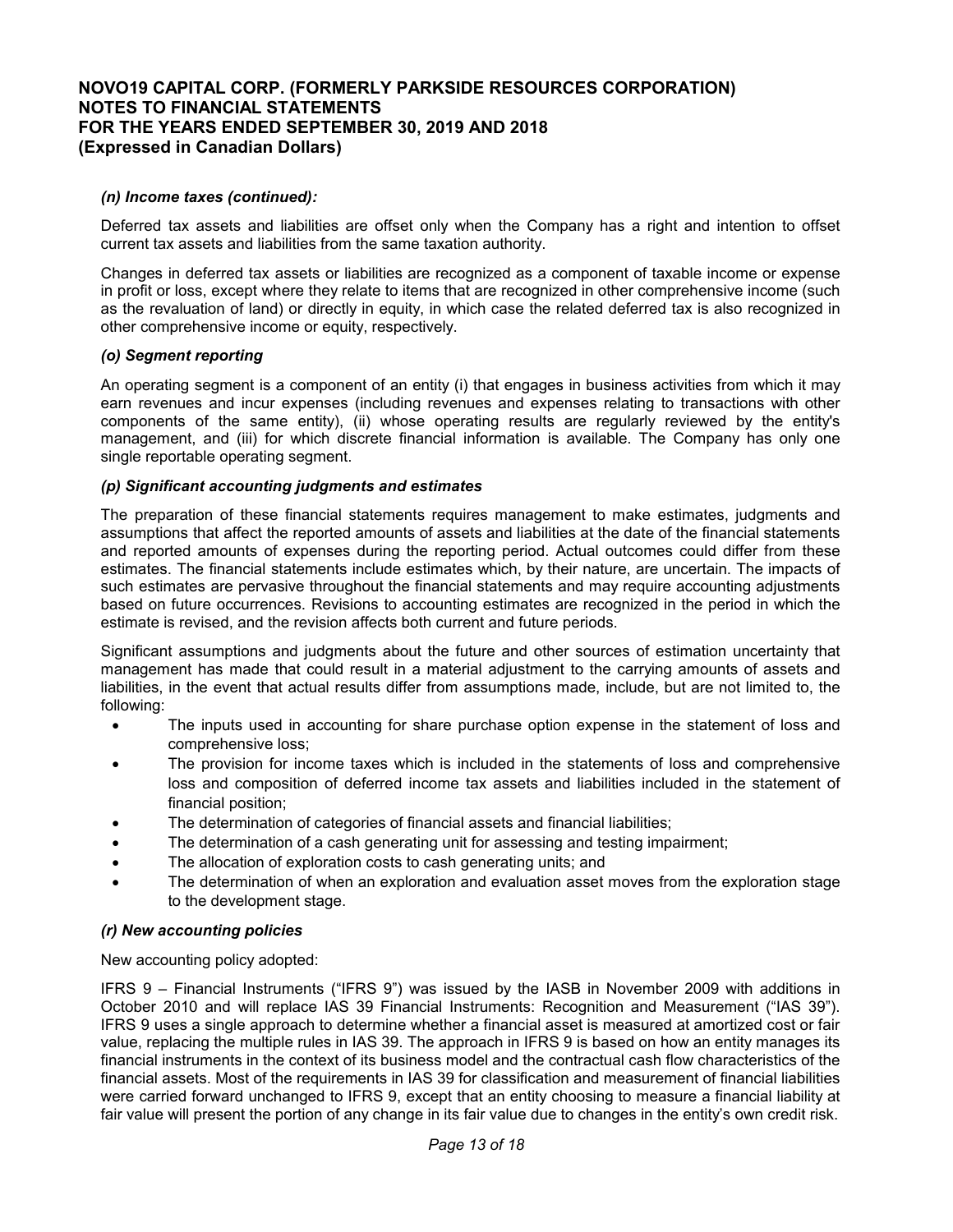# *(r) New accounting policies (continued)*

#### New accounting policy adopted (continued):

in other comprehensive income, rather than within profit or loss. The new standard also requires a single impairment method to be used, replacing the multiple impairment methods in IAS 39. The amendments to IFRS 9 are effective for annual periods beginning on or after January 1, 2018. The Company had determined that, other then terminology changes, there was no impact on the Company with the adoption of IFRS 9.

#### Future Accounting Pronouncements

Certain pronouncements were issued by the IASB or the IFRIC that are mandatory for the Company's accounting periods beginning after the current fiscal year end. Many of these updates are not applicable or are not consequential to the Company and have been excluded from the list below. The following have not yet been adopted and are being evaluated to determine their impact on the Company.

IFRS 16 - Leases (IFRS 16), Leases was issued by the IASB in January 2016 and is effective for accounting periods beginning on or after 1 January 2019. The new standard will replace IAS 17 'Leases' and will eliminate the classification of leases as either operating leases or finance leases and, instead, introduce a single lessee accounting model. The Standard provides a single lessee accounting model, specifying how leases are recognized, measured, presented and disclosed. The Company does not expect the adoption of this standard to have an impact financially or operationally as the Company currently has no leases.

#### **Accounting Standards Issued but not yet Effective**

Certain new standards, interpretations and amendments to existing standards have been issued by the IASB or IFRIC that are mandatory for accounting periods beginning on or after January 1, 2019 or later periods. There are currently no new standards that are expected to have a material impact on the Company in the next fiscal year.

#### **3. Exploration and evaluation assets**

#### **Forester Lake Gold Property**

In 2011, the Company entered into an option agreement and then subsequently acquired a 60% interest in the Forester Lake Gold Property from Benton Resources Corp. ("BTC").

The Property is being carried at a nominal amount of \$1.

#### **4. Promissory Notes payable**

In a prior year the Company received advances from three arms' length parties totaling \$15,255. The promissory notes were due on demand, non-interest bearing and are unsecured. During the current year these promissory notes were exchanged for common shares. See Note 8 (b)(ii).

#### **5. Related party transactions**

|                                    |                                                   |      | Year ended<br>Sept. 30, |                          |
|------------------------------------|---------------------------------------------------|------|-------------------------|--------------------------|
| <b>Related Party</b>               | Item                                              | 2019 |                         | 2018                     |
| <b>Key Management</b><br>Personnel |                                                   |      |                         |                          |
|                                    | Management fees charged to statement of loss      |      |                         | $\overline{\phantom{a}}$ |
|                                    | Share-based payments charged to statement of loss | -    |                         | $\overline{\phantom{a}}$ |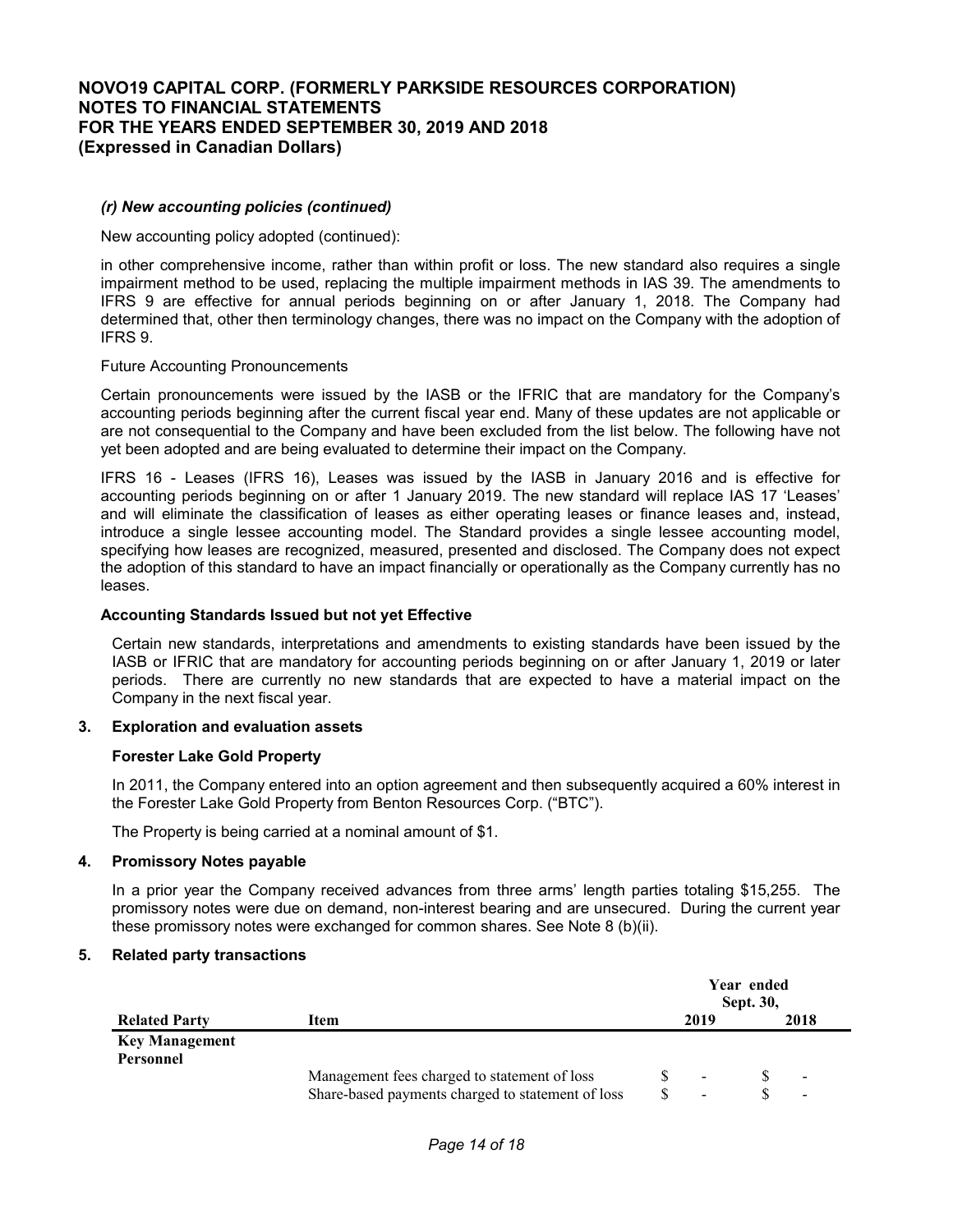### **5. Related party transactions (continued):**

To the knowledge of the directors and officers of the Company as of September 30, 2019 2,915,960 common shares or 22.59% of the outstanding shares of the Company were held by Matthew Goldman, a director of the Company. An aggregate of 2,771,380 common shares representing 21.47% of the outstanding shares of the Company are held personally and through a company owned 100% by David Mitchell, Chief Executive Officer and a director of the Company. These holdings can change at any time at the discretion of the owners.

Included in accounts payable is \$Nil (2018- \$Nil) owing to directors and officers of the Company.

The above transactions were in the normal course of operations and were measured at the exchange amount, which are the amounts agreed to by the related parties.

#### **6. Capital management**

When managing capital, the Company's objective is to ensure the entity continues as a going concern as well as to maintain optimal returns to shareholders and benefits for other stakeholders. Management adjusts the capital structure as necessary. The Board of Directors does not establish quantitative return on capital criteria for management, but rather relies on the expertise of the Company's management to sustain future development of the business.

The Company is dependent on external financing to fund its exploration activities. In order to carry out the planned exploration and pay for administrative costs, the Company will spend its existing working capital and raise additional amounts as needed. The Company will continue to assess new properties and seek to acquire an interest in additional properties if it feels there is sufficient geologic or economic potential and if it has adequate financial resources to do so.

The capital structure of the Company consists of equity comprised of share capital, warrants, other reserves and deficit. The Company is not subject to externally imposed capital requirements.

Management reviews its capital management approach on an on-going basis and believes that this approach, given the relative size of the Company, is appropriate.

#### **7. Net loss per common share**

The calculation of basic and diluted loss per share for the year ended September 30, 2019 was based on the loss attributable to shareholders of \$82,910 (2018 - income of \$115,369) and the weighted average number of common shares outstanding of 8,709,976 (2018 - 3,089,273). Diluted loss per share did not include effect of stock options and warrants as they are anti-dilutive.

#### **8. Share capital**

a) Authorized share capital

Unlimited number of common shares without par value.

b) Issued common shares:

|                                     | $#$ of shares   | \$ Amount       |
|-------------------------------------|-----------------|-----------------|
| Balance September 30, 2018 and 2017 | 30,892,731      | \$<br>1.848.380 |
| Issued for cash (i)                 | 12.000.000      | 60,000          |
| Issued for debt (ii)                | 86,160,600      | 430,803         |
| Consolidation 10:1                  | (116, 147, 996) |                 |
| Balance September 30, 2019          | 12,905,335      | 2,339,183       |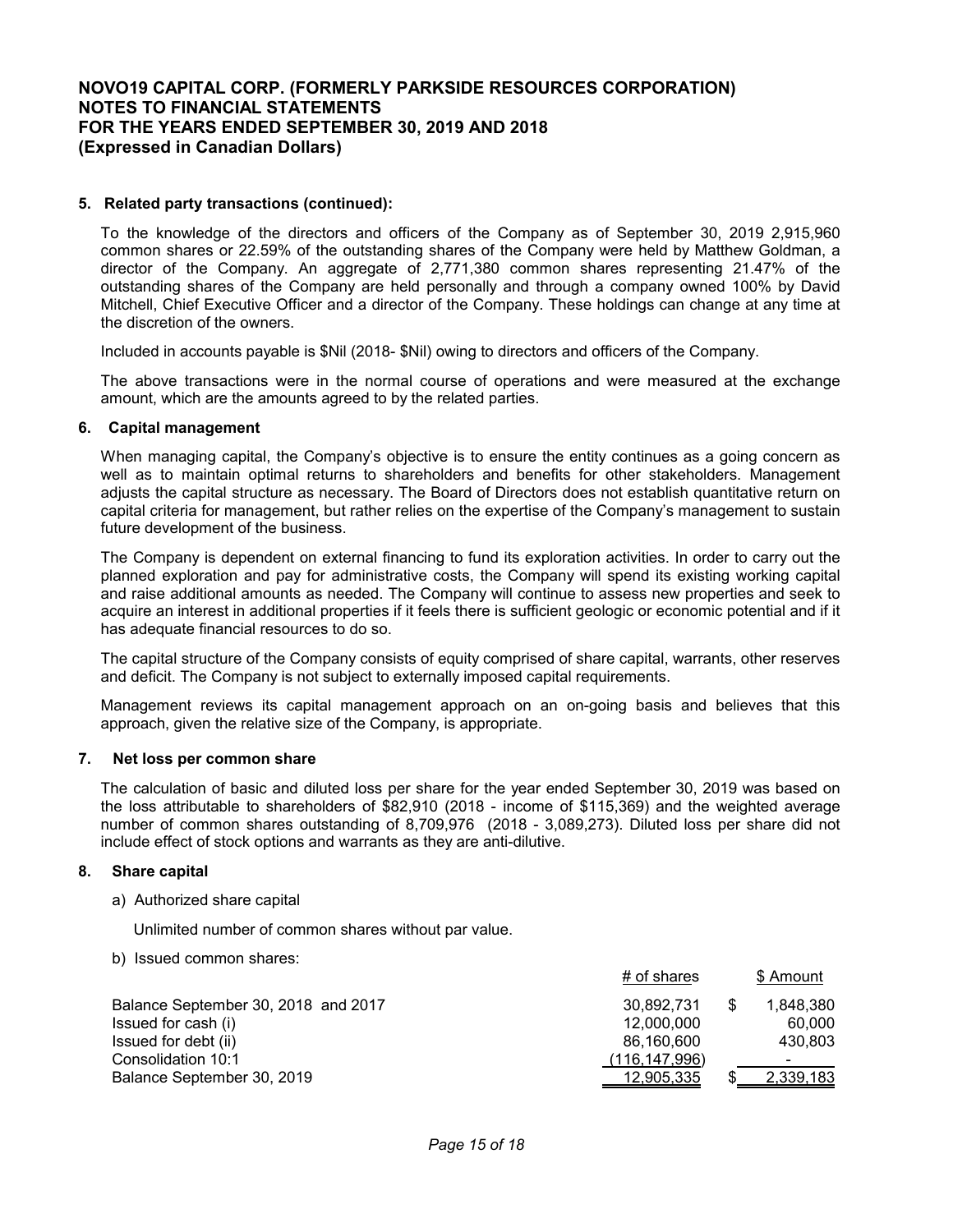# **8. Share capital (continued):**

- i) During the current year the Company issued 12,000,000 common shares at \$0.005 per share for gross proceeds of \$60,000.
- ii) During the current year the Company issued 86,160,600 common shares at \$0.005 per share for debt settlement totaling \$430,803 consisting of \$15,255 for outstanding promissory notes and \$415,548 of outstanding accounts payable.
- iii) On June 25, 2019 the Company has a share consolidation on the basis of 1 post-consolidation common share for every 10 pre-consolidation common shares.

# **9. Stock options**

The Board of Directors has approved a Stock Option Plan for directors and officers. Pursuant to the Stock Option Plan, options granted shall not exceed 10% of the number of Common Shares outstanding at the time of grant. The exercise price as determined by the Board in its sole discretion, must not be lower than the closing price of the Company's Common Shares traded through the facilities of the Exchange on the day preceding the date the Option is granted, less any discount permitted by the Exchange, or such other price as may be determined in accordance with the Stock Option Plan and the requirements of the Exchange, on which the shares are listed for trading.

The Board may not grant options to any one person in any one year period which will, when exercised, exceed 5% of the issued and outstanding common shares or to any one consultant or to any one person employed by the Company who performs investor relations services within any one-year period shall exceed 2% of the issued and outstanding common shares at the time of the grant. Exchange policies require that the aggregate number of options granted to persons performing investor relations activities not exceed 2% of the issued and outstanding shares of the Company. Options are non-transferable and non-assignable. The Options vest as to 15% immediately and 25% from 90 days, 180 days and 270 days following the date of grant.

The following table reflects the continuity of stock options for the period ended September 30, 2019 and 2018:

|                          | Number of<br>options | <b>Wtd Avge</b><br>ex. price |      |
|--------------------------|----------------------|------------------------------|------|
| As at September 30, 2017 | 400.000              | \$                           | 0.06 |
| <b>Expired</b>           | (100,000)            | \$                           | 0.10 |
| As at September 30, 2018 | 300,000              | \$                           | 0.05 |
| <b>Expired</b>           | (300,000)            | \$                           | 0.05 |
| As at September 30, 2019 |                      |                              | ۰    |

#### **10. Warrants**

The following table reflects the continuity of warrants for the period ended September 30, 2019 and 2018:

|                          | Number of<br>options | <b>Wtd Avge</b><br>ex. price |
|--------------------------|----------------------|------------------------------|
| As at September 30, 2017 | 1.771.190            | 0.09                         |
| <b>Expired</b>           | (925,000)            | (0.06)                       |
| As at September 30, 2018 | 846.190              | 0.09                         |
| <b>Expired</b>           | (846, 190)           | (0.09)                       |
| As at September 30, 2019 |                      | -                            |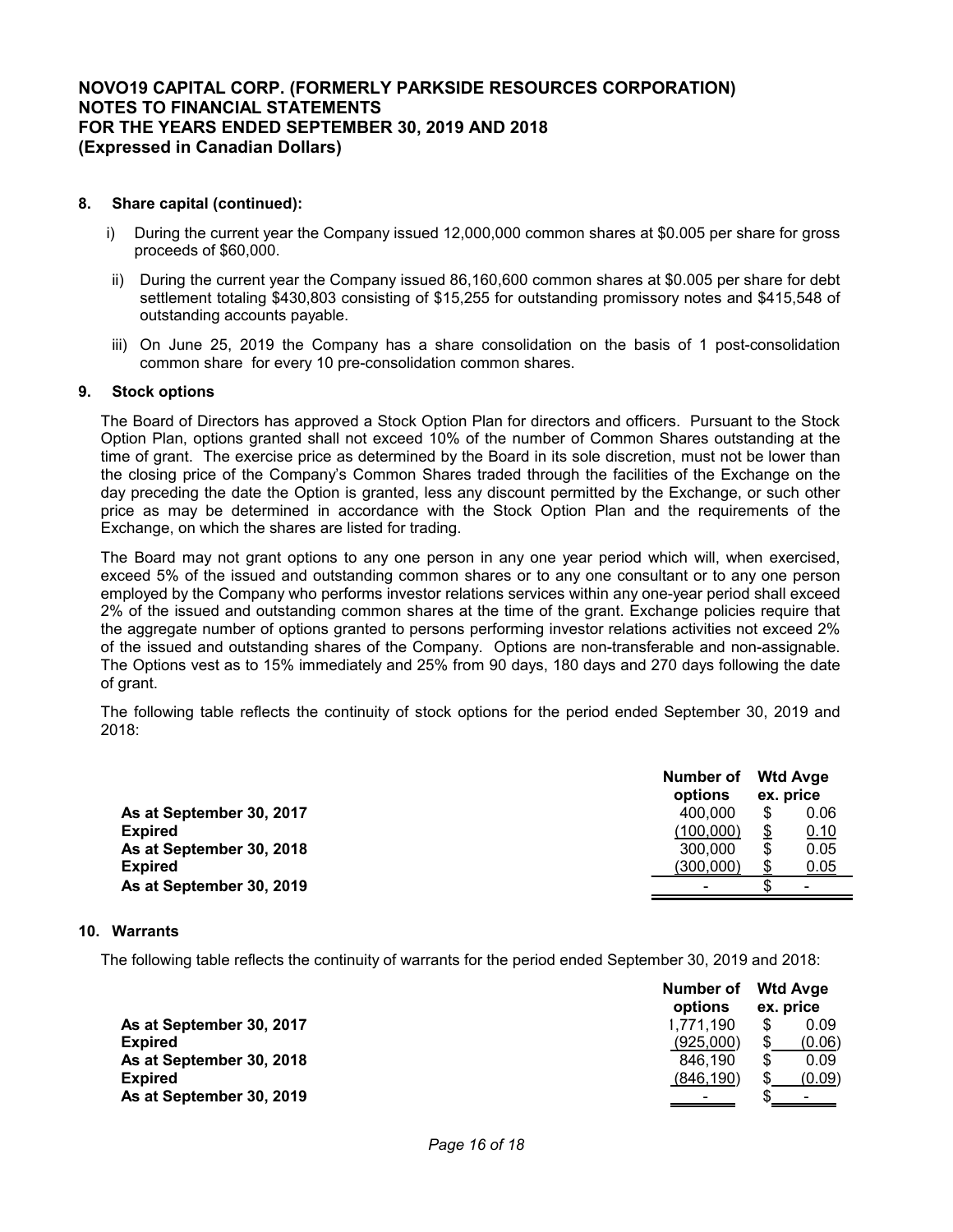# **11. Segmented Information**

At September 30, 2019 and 2018, the Company's operations comprise a single reporting operating segment engaged in mineral exploration in Canada. As the operations comprise a single reporting segment, amounts disclosed in the financial statements also represent segment amounts

### **12. Income taxes**

# (i) Deferred income taxes assets

Deferred income tax assets reflect the net tax effects of the temporary differences between the carrying amounts of assets for financial reporting purposes and the amounts used for income tax purposes. The significant components of the Company's deferred income tax assets were as follows

| 2019      | 2018      |
|-----------|-----------|
| \$660,000 | \$639,000 |
| 71.000    | 71,000    |
| 731.000   | 710.000   |
| (731,000) | (710,000) |
|           | -         |
|           |           |

The Company has established a valuation allowance against its net unrecognized deferred income tax assets as the tax benefits were not more likely than not to be realized.

(ii) Provision for income taxes

No provision for current income tax expenses has been recorded as the Company had Canadian losses for income tax purposes. No provision for deferred income tax recoveries has been recorded as the Company's future profitability was uncertain.

The provision for income taxes reported differs from the amounts computed by applying the cumulative Canadian federal and provincial income tax rates of approximately 26.25% to the net loss for the year due to the following:

|                                        | 2019                     | 2018         |
|----------------------------------------|--------------------------|--------------|
| Computed income tax expense (recovery) | \$ (22.109)              | 30.285<br>S. |
| Application of loss carry-forwards     | 22.109                   | (30, 285)    |
| Tax benefits not recognized            |                          |              |
|                                        | $\overline{\phantom{0}}$ | -            |

The Company's has non-capital losses of approximately \$2,516,000 (2018 - \$2,433,000) expiring between 2027 and 2039. In addition, the Company has available Canadian Development and Exploration expenditures of approximately \$270,000 (2018 - \$270,000) are available to reduce taxable income in future years without expiry.